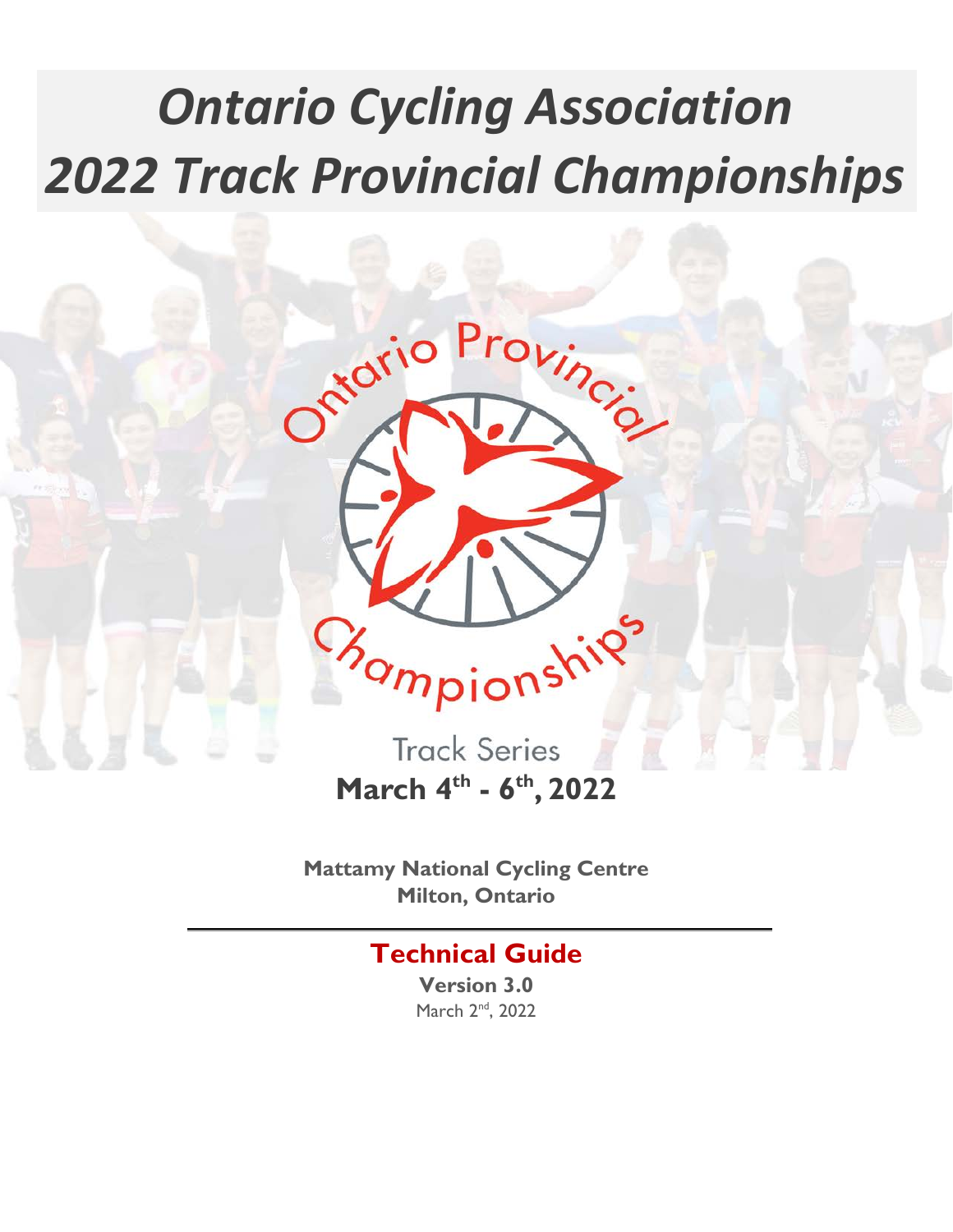## **GENERAL INFORMATION**



#### **EVENT OVERVIEW**

Ontario Cycling Association (OCA) is proud to present the 2022 Track Provincial Championships, held at the Mattamy National Cycling Centre in Milton, Ontario. This event is the premier track event that represents the best of track cycling, drawing top riders from each discipline and age group to Milton for the three-day event. The official Technical Guide covers the relevant rules and procedures for the 2022 Track Provincial Championship events.

#### **DATE & LOCATION**

Friday, Saturday, Sunday March  $4<sup>th</sup>$ -6<sup>th</sup> 2022 Mattamy National Cycling Centre

2015 Pan Am Blvd. Milton, Ontario L9E 0K7

- $\triangleright$  The 2022 Track Provincial Championships are sanctioned and governed by the Ontario Cycling Association and will take place on the dates and times scheduled.
- $\triangleright$  The 2022 Track Ontario Provincial Championships are organized according to the distances and regulations adopted for the National Championships, as established by Cycling Canada. Some exceptions may apply.
- The Mattamy National Cycling Centre velodrome is an indoor 250m track, made of Siberian spruce built in 2014.
- $\triangleright$  If necessary, racing format may be changed at the discretion of the OCA and Chief Commissaire.

#### **COMMISSAIRES**

| Position Name                   |                              |
|---------------------------------|------------------------------|
| Chief Commissaire   Ed Sitarski |                              |
| Judge Referee                   | Benjamin Hill                |
|                                 | Starter   Marie-Eve Potvin   |
| Finish Judge   Steve Head       |                              |
|                                 | Timekeeper   Maryam Abedi    |
|                                 | Bike Check   Andy Makarewich |
|                                 | Member   Kevin Scheerer      |
|                                 | Member   Brad Slade          |

#### **OCA EVENT CONTACTS**

| Position Name                         |                           |
|---------------------------------------|---------------------------|
| Technical Delegate   Chantal Thompson |                           |
| <b>Track Event Operations Manager</b> | Mel Crosby                |
| Membership/Licensing                  | Chris Baskys              |
| Timing                                | Racetiming.ca             |
|                                       | Medical   Odyssey Medical |

Questions or concerns can be directed to the OCA office at 416-855-1717 or events.team@ontariocycling.org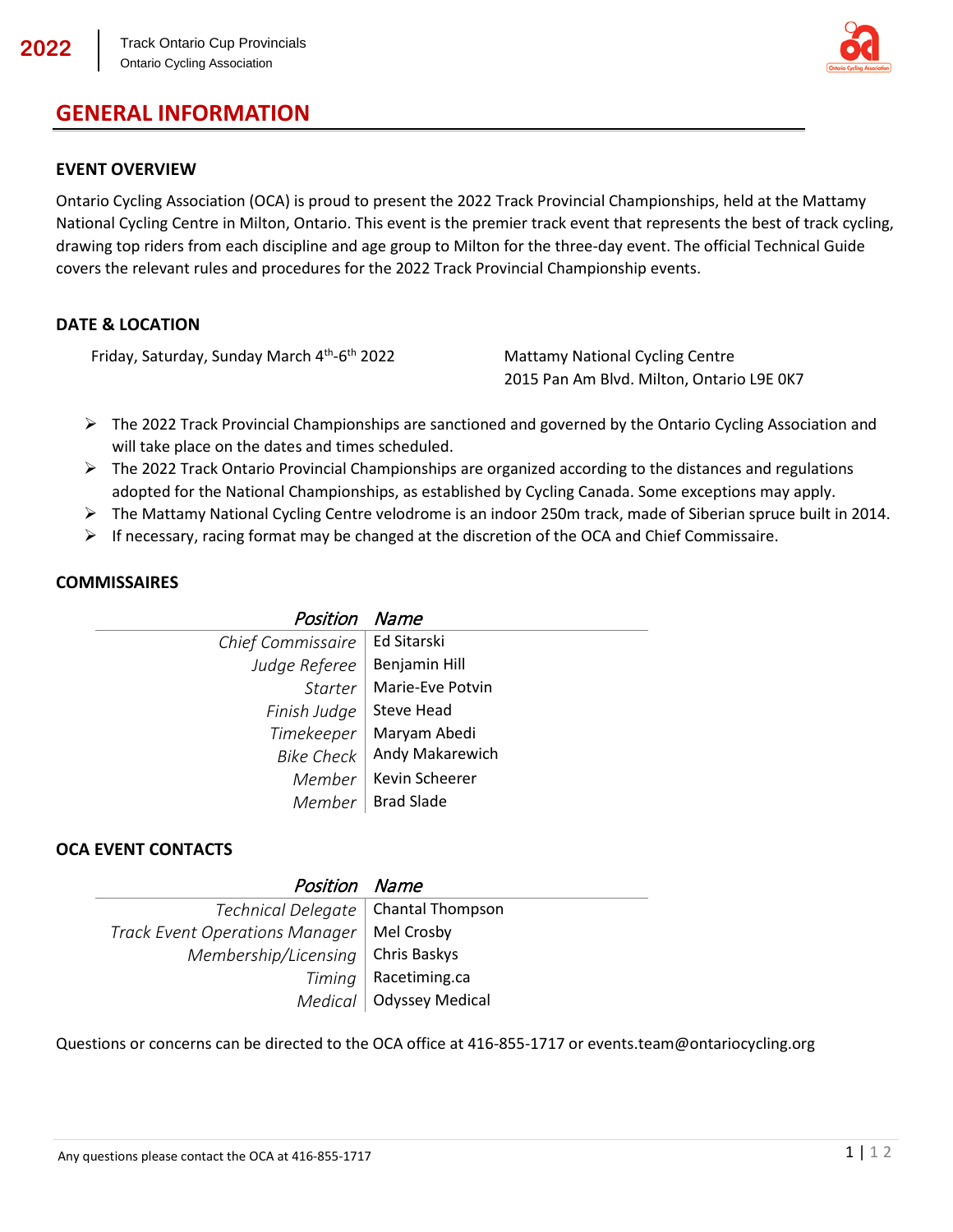

## **REGISTRATION INFORMATION**

- $\triangleright$  This event is pre-registration only. Registration is available at [https://ccnbikes.com/#!/events/2022-ontario](https://ccnbikes.com/#!/events/2022-ontario-track-provincial-championships)[track-provincial-championships](https://ccnbikes.com/#!/events/2022-ontario-track-provincial-championships)
- As this is a Provincial Championship event, registration is prioritized and **open only to Ontario Residents until Wednesday February 23rd at NOON** after which registration will then open up for out of province riders
- A 24-rider cap has been placed on the bunch race events (Scratch, Elimination, Points). **Register early to reserve your spot**. No other registration caps will be implemented for the competition weekend.
- $\triangleright$  In the event that a race reaches capacity, please contact the OCA office at 416-855-1717 to be added to the wait list
- Registration closes on **Tuesday, March 1st at 12:00 PM - NOON.**
- External and the entry requests may be permitted at our discretion and subject to a \$50 late fee until Thursday, March 3rd at 12:00 PM, pending availability
- Only 2022 Ontario Provincial Race License and UCI Licensed riders may compete. Out of province/country riders, along with approved upgraded U15s are welcome, subject to availability.
- $\triangleright$  Riders must have in their possession a valid 2022 UCI license or Provincial Race License with a track code, to present at registration either as a physical card, or on their phone
- $\triangleright$  Due to setup requirements, participants are asked to refrain from entering and setting up on the in-field until registration (sign on / confirmation) has opened

| Event                     | <b>Registration</b><br>Open until Mar 1st at 12:00 PM - NOON |
|---------------------------|--------------------------------------------------------------|
| <b>Sprint</b>             | \$50 + HST                                                   |
| <b>Individual Pursuit</b> | $$50+HST$                                                    |
| <b>Time Trial</b>         | \$40 + HST                                                   |
| <b>Keirin</b>             | \$40 + HST                                                   |
| <b>Scratch</b>            | \$40 + HST                                                   |
| <b>Elimination</b>        | $$40+HST$                                                    |
| <b>Points</b>             | \$40 + HST                                                   |

#### **ENTRY FEES**

#### **REFUND POLICY**

- $\triangleright$  A rider must withdraw prior to the end of registration in order to be eligible to receive a refund. Once the registration period has ended, refunds are no longer available.
- $\triangleright$  All refunds are subject to a non-refundable processing fee (variable based on transaction value) plus a CCN refund administration fee.
- $\triangleright$  If an athlete withdraws from the event on race day, they are not eligible for a refund and the rider must inform the Chief Commissaire of their withdrawal. Failure to notify the Chief Commissaire may result in a fine.
- $\triangleright$  OCA reserves the right to issue refunds in other rare and exceptional cases. Injury, loss/change of employment, or a move away from town such that the participant can no longer attend, will NOT be considered.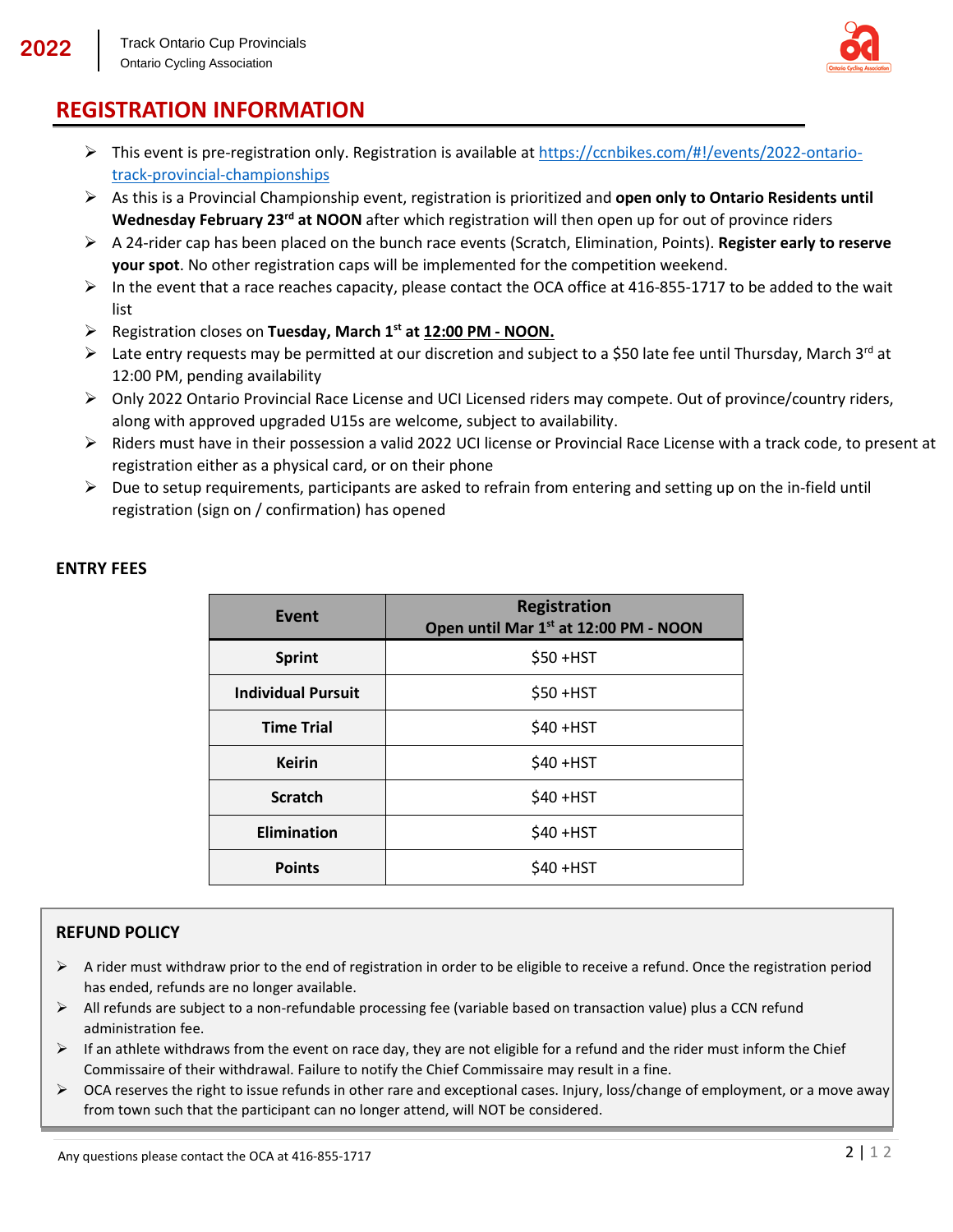

## **EVENT CATEGORIES**

- **Riders must enter their National Age Category, regardless of previous upgrades**
- $\triangleright$  Categories may be combined based on number of entries or at the discretion of the OCA
- $\triangleright$  Some categories have already been combined as listed in the schedule below due to historically low numbers to provide the best racing experience for all athletes
- $\triangleright$  It is recommended that a minimum of ten (10) riders be registered within each bunch race category for categories to stand as listed
- $\triangleright$  Medals will still be awarded to each of the combined categories
- All riders **MUST** be in possession of a 2022 UCI Race License or Ontario Provincial Race License with the Track designation
- $\triangleright$  All individuals racing must have track certification

#### **SCHEDULE AND DISTANCES OF EVENTS - FRIDAY**

**Please note there will NOT be open training on the track before competition begins or during breaks or pauses within competition.**

| Friday March 4th 2022    |                         |                                |                 |      |
|--------------------------|-------------------------|--------------------------------|-----------------|------|
| <b>Time</b>              | <b>Events</b>           | Category                       | <b>Distance</b> | Laps |
| <b>Registration Open</b> | <b>Sprint Qualifier</b> | U17 Women                      | 875 m           | 3.5  |
| $9:00$ am - 11:00am      |                         | U17 Men                        |                 | 3.5  |
|                          |                         | Junior Women                   |                 | 3.5  |
| <b>Managers Meeting</b>  |                         | Junior Men                     |                 | 3.5  |
| @9:30am                  |                         | <b>Elite/Master Women</b>      |                 | 3.5  |
|                          |                         | Elite Men                      |                 | 3.5  |
| <b>Racing Begins</b>     |                         | Master A/B Women (Combined)    |                 | 3.5  |
| @10:00am                 |                         | Master C/D Men                 |                 | 3.5  |
|                          |                         | Master A/B Men                 |                 | 3.5  |
|                          |                         | <b>Master A Men (Combined)</b> |                 | 3.5  |
|                          | Sprint 1/4 Finals       | U <sub>17</sub> Men            | 750 m           | 3    |
|                          |                         | U17 Women                      |                 |      |
|                          |                         | <b>Elite/Master Women</b>      |                 |      |
|                          |                         | <b>Elite Men</b>               |                 |      |
| <b>Session 2 Begins</b>  | Sprint 1/2 Finals       | Those that qualify:            | 750 m           | 3    |
| @1:00pm                  |                         | Best 2 of 3 for all categories |                 |      |
|                          | <b>Sprint Finals</b>    | Those that qualify:            | 750 m           | 3    |
|                          |                         | Best 2 of 3                    |                 |      |

**Start Lists & Results will be available at racetiming.ca**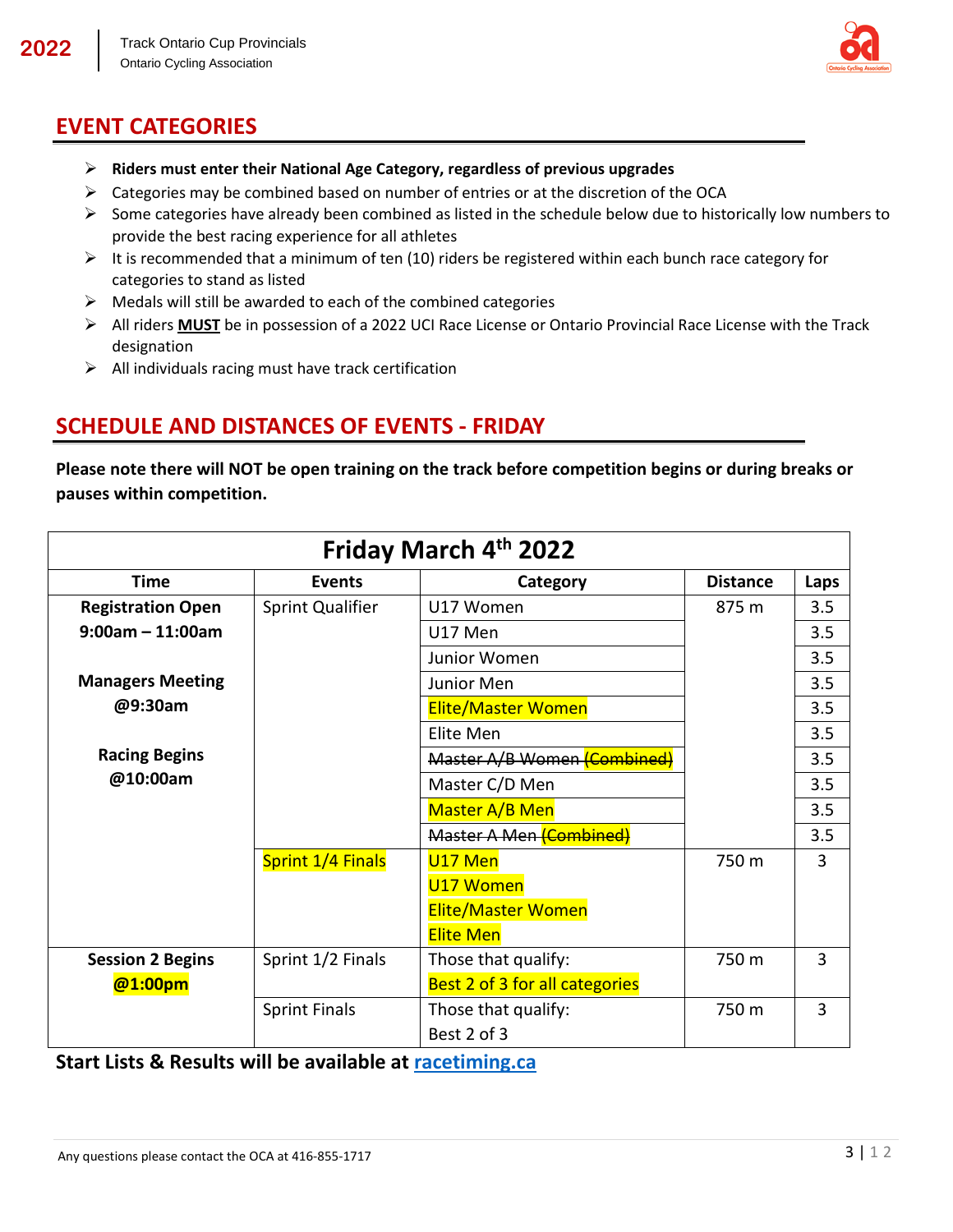

#### **SCHEDULE AND DISTANCES OF EVENTS - SATURDAY**

**Please note there will NOT be open training on the track before competition begins or during breaks or pauses within competition.**

| Saturday March 5th 2022            |                           |                                |                 |                |
|------------------------------------|---------------------------|--------------------------------|-----------------|----------------|
| <b>Time</b>                        | <b>Events</b>             | Category                       | <b>Distance</b> | Laps           |
| <b>Registration Open</b>           | <b>Individual Pursuit</b> | U17 Women (Moved)              | 2 km            | 8              |
| $8:00am - 11:00am$                 |                           | U17 Men (Moved)                |                 |                |
|                                    |                           | Master B Women                 |                 |                |
|                                    |                           | Master A Women                 |                 |                |
| <b>Manager Meeting</b>             |                           | Master D Men                   |                 |                |
| @8:30am                            |                           | Master C Men                   |                 |                |
|                                    |                           | Master B Men                   | 3 km            | 12             |
| <b>Racing Begins</b>               |                           | Master A Men                   |                 |                |
| @9:00am                            | Medal Break               | All IP categories listed above |                 |                |
|                                    | <b>Individual Pursuit</b> | U17 Women                      | 2 km            | 8              |
|                                    |                           | U17 Men                        |                 |                |
|                                    |                           | Junior Women                   |                 |                |
|                                    |                           | Junior Men                     | 3 km            | 12             |
|                                    |                           | Elite Women                    |                 |                |
|                                    |                           | Elite Men                      | 4 km            | 16             |
|                                    |                           | Para Women                     | 3 km            | 12             |
|                                    |                           | Para Men                       | 4 km            | 16             |
| <b>Registration Open</b>           | <b>Time Trial</b>         | U17 Women                      | 500 m           | $\overline{2}$ |
| $12:00 \text{pm} - 2:00 \text{pm}$ |                           | U17 Men                        |                 |                |
|                                    |                           | Master B Women                 |                 |                |
|                                    |                           | Master A Women                 |                 |                |
| <b>Session 2 Begins</b>            |                           | Master D Men                   |                 |                |
| @2:00pm                            |                           | Master C Men                   |                 |                |
|                                    |                           | Master B Men                   | 750 m           | 3              |
|                                    |                           | Master A Men                   | 1 km            | 4              |
|                                    |                           | Junior Women                   | 500 m           | $\overline{2}$ |
|                                    |                           | Junior Men                     | 1 km            | 4              |
|                                    |                           | Elite Women                    | 500 m           | $\overline{2}$ |
|                                    |                           | Elite Men                      | 1 km            | 4              |
|                                    |                           | Para Women                     | 500 m           | $\overline{2}$ |
|                                    |                           | Para Men                       | 1 km            | 4              |
| <b>Registration Open</b>           | Keirin                    | Master C/D Men                 | 1.5 km          | 6              |
| $4:00 \text{pm} - 5:00 \text{pm}$  |                           | Master A/B Men                 |                 |                |
|                                    |                           | U17 Women                      |                 |                |
|                                    |                           | U17 Men                        |                 |                |
| <b>Session 3 Begins</b>            |                           | Junior/Elite/Master Women      |                 |                |
| @5:00pm                            |                           | Junior Men                     |                 |                |
|                                    |                           | Elite Men                      |                 |                |

**Start Lists & Results will be available at racetiming.ca**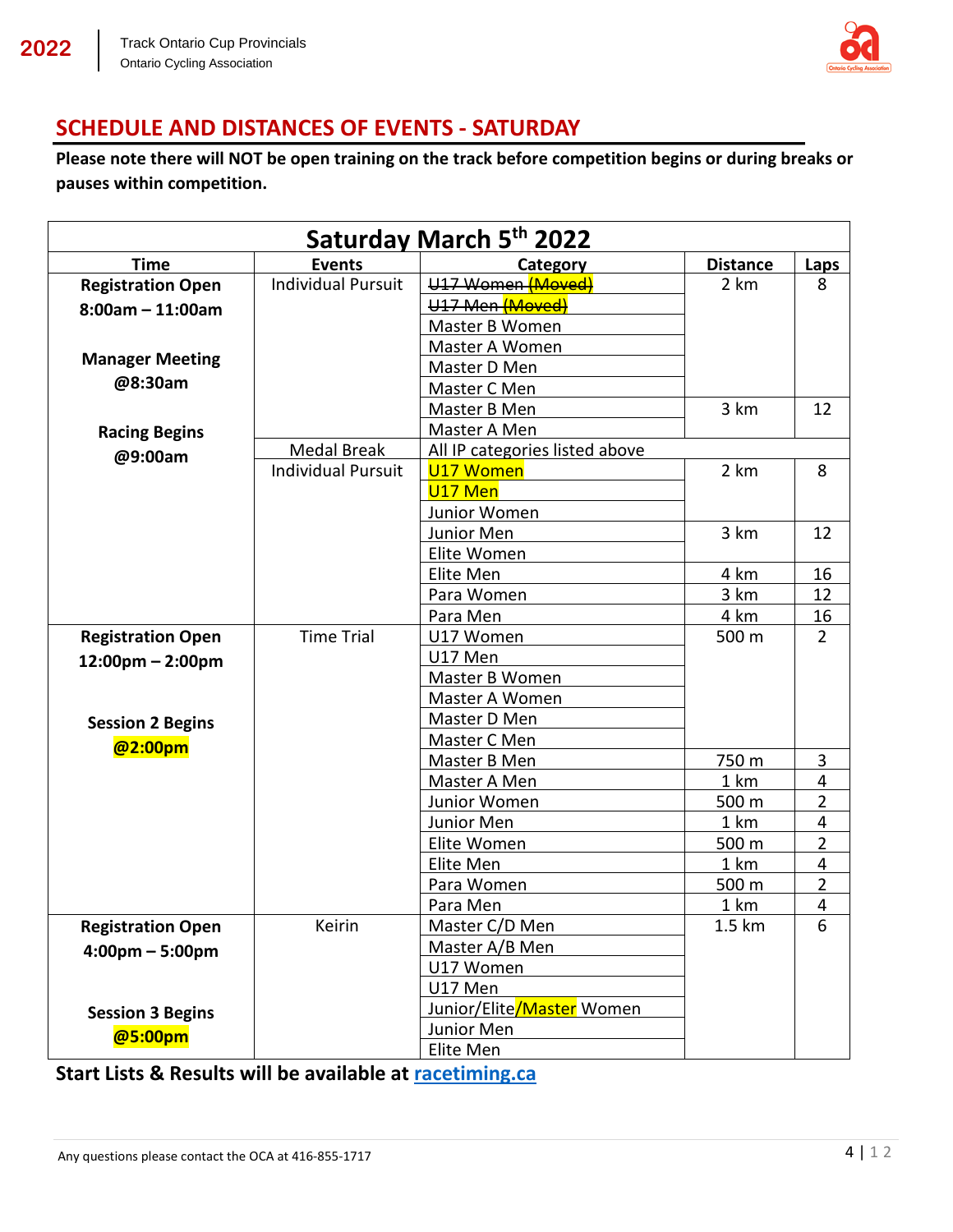

## **SCHEDULE AND DISTANCES OF EVENTS - SUNDAY**

**Please note there will NOT be open training on the track before competition begins or during breaks or pauses within competition.**

| Sunday March 6th 2022              |               |                      |                 |      |
|------------------------------------|---------------|----------------------|-----------------|------|
| <b>Time</b>                        | <b>Events</b> | Category             | <b>Distance</b> | Laps |
| <b>Registration Open</b>           | Scratch       | U17/Master A/B Women | 5 km            | 20   |
| $8:00am - 11:00am$                 |               | U17 Men              | 5 km            | 20   |
|                                    |               | Master C/D Men       | 7.5 km          | 30   |
|                                    |               | Master A/B Men       | 10 km           | 40   |
| <b>Manager Meeting</b>             |               | Junior/Elite Women   | 7.5 km          | 30   |
| @8:30am                            |               | Junior Men           | 7.5 km          | 30   |
|                                    |               | Elite Men            | 10 km           | 40   |
|                                    | Elimination   | U17/Master A/B Women |                 |      |
| <b>Racing Begins</b>               |               | U17 Men              |                 |      |
| @9:00am                            |               | Master C/D Men       |                 |      |
|                                    |               | Master A/B Men       |                 |      |
|                                    |               | Junior/Elite Women   |                 |      |
|                                    |               | Junior Men           |                 |      |
|                                    |               | Elite Men            |                 |      |
| <b>Registration Open</b>           | Points        | U17/Master A/B Women | 10 km           | 40   |
| $12:00 \text{pm} - 2:00 \text{pm}$ |               | U17 Men              | 15 km           | 60   |
|                                    |               | Master C/D Men       | 10 km           | 40   |
|                                    |               | Master A/B Men       | 15 km           | 60   |
| <b>Session 2 Begins</b>            |               | Junior/Elite Women   | 20 km           | 80   |
| @1:00pm                            |               | Junior Men           | 20 km           | 80   |
|                                    |               | Elite Men            | 20 km           | 80   |

**Start Lists & Results will be available at racetiming.ca**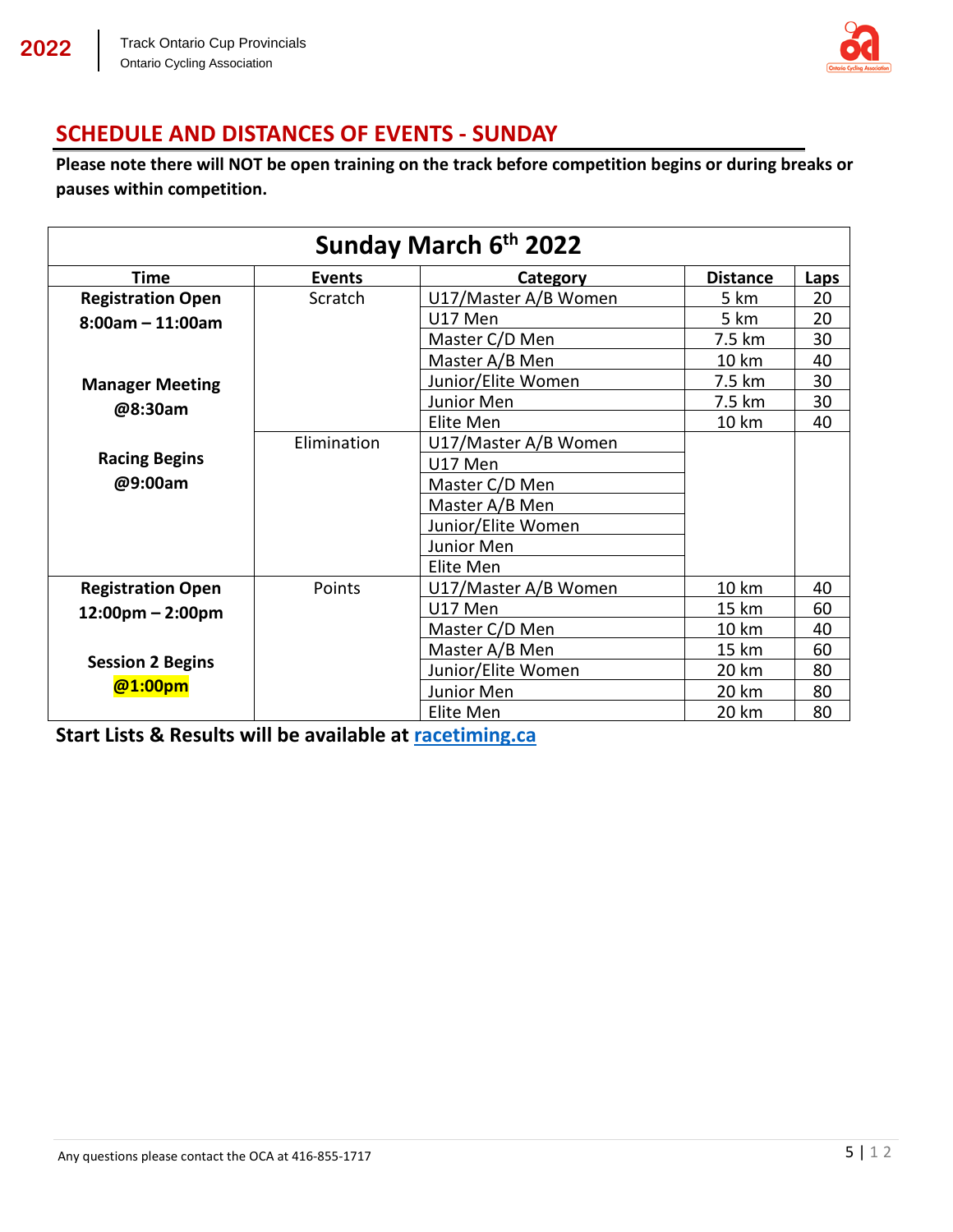

## **RIDER CONFIRMATION**

- $\triangleright$  The registration desk located on the infield, will be open for rider confirmation and bib number pick up during the following hours:
	- o **Friday, March 4th between 9:00AM-11:00AM**
	- o **Saturday, March 5th between 8:00AM-11:00AM, and again from 12:00PM to 5:00PM**
	- o **Sunday, March 6th between 8:00AM-11:00AM, and again from 12:00PM to 2:00PM**
- $\triangleright$  All riders must report to the registration desk during the above hours before the start of their first event in order to confirm their participation in the events within the championship
- $\triangleright$  Bib pickup outside the above hours is at the race organizer's discretion

## **IN-FIELD PIT ASSIGNMENTS**

- $\triangleright$  In-field pits will be assigned by the OCA at their sole discretion based on registration numbers and team size.
- $\triangleright$  Individual riders can use spaces identified for them on a first come first serve basis each day. Please be courteous to other riders needing space.
- $\triangleright$  Advertising is not permitted on infield pits and no alterations are permitted to the in-field pits.
- $\triangleright$  Access to the in-field is limited. Only licensed athletes, coaches, and operational/event personnel are allowed in the in-field
- $\triangleright$  Spectators, spouses, parents, friends and photographers are not permitted on the in-field and must watch from the stands
- $\triangleright$  Riders are allowed to leave their bikes and equipment in their pits overnight or between sessions however the Ontario Cycling Association, Mattamy National Cycling Centre and the Town of Milton assume no responsibility for any equipment that is lost, damaged, stolen or relocated

#### **IN-FIELD POLICY**

- $\triangleright$  Only team-identified personnel are permitted in the in-field, at the sole discretion of the OCA
- $\triangleright$  A maximum of (5) personnel per club is permitted while attempting to minimize gathering
- $\triangleright$  Independent riders are permitted one (1) support person
- $\triangleright$  Club presidents or identified representatives must **pre-register personnel by March 3<sup>rd</sup>, 2022** by sending an email to [events.team@ontariocycling.org](mailto:events.team@ontariocycling.org)
- $\triangleright$  All team personnel are required to check-in at registration for an in-field wristband
- $\triangleright$  Access to the infield / restricted area / mixed zone / venue with a camera, Go-Pro or anything else besides a mobile to create media content such as pictures, videos, or journalistic texts will need to obtain accreditation from the Ontario Cycling Association.
	- o The journalist's name and contact details (email address, mobile number) must be submitted via email to [patrik.zimmermann@ontariocycling.org](mailto:patrik.zimmermann@ontariocycling.org) by 12:00 pm the day prior to the competition event in order to apply for accreditation.
- $\triangleright$  The clubs and participants are responsible for the conduct of their infield personnel and must ensure compliance with the OCA Code of Conduct and policies which includes both sporting rules as well as masking/distancing
	- $\circ$  If an event attendee is found to not be following the rules outlined within this technical guide, they will receive up to three (3) documented warnings before being issued a \$50 fine. If the misconduct continues, additional interventions may result including but not limited to increased fines and removal from the competition/premises.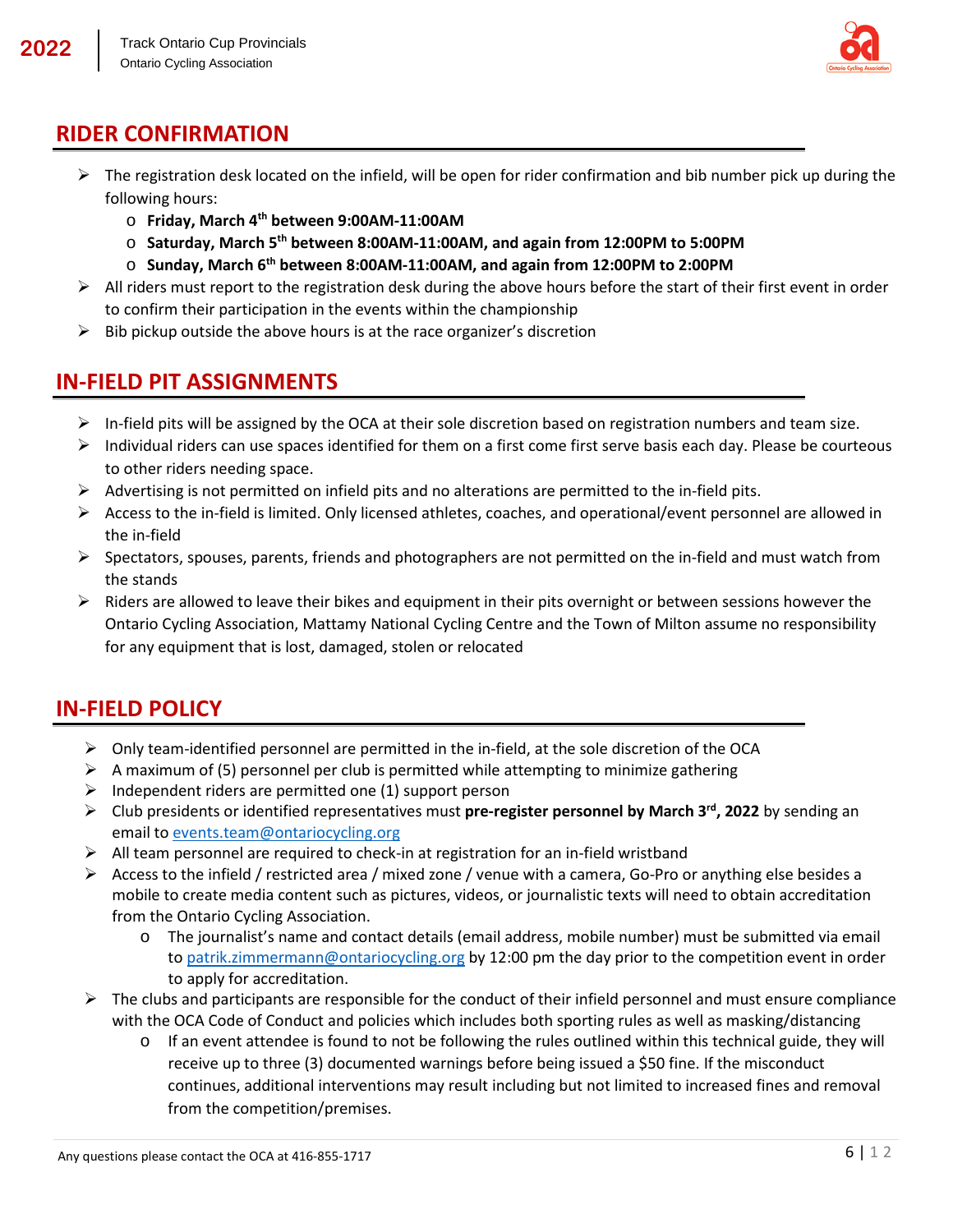

#### **EVENT SAFETY**

- $\triangleright$  First aid will be provided by Odyssey Medical and will be located in the in-field area.
- For your safety, if you withdraw from the event for any reason, you must inform the nearest Commissaire that you will no longer be racing. Riders not reporting to the Commissaire may be subject to a fine.
- $\triangleright$  You are required to wear an approved, regulation-cycling helmet at all times while riding your bike.
- $\triangleright$  Do not ride down the ramp. Riders are to walk their bikes down. Failure to do so may result in a fine, or being pulled from future events.
- $\triangleright$  Access to trackside for video and photography is reserved for media personnel who have completed Media Training as approved by the OCA and is at our sole discretion.
- $\triangleright$  Should the Commissaire or OCA feel that a rider is unfit to race for any reason, the OCA reserves the right to remove the rider from the event, for their own safety and the safety of others

#### **COVID-19 RULES & REGULATIONS**

- $\triangleright$  All 2021/2022 Track Events will follow government imposed masking, distancing and sanitizing protocols
- $\triangleright$  All attendees at the event are expected to wear a mask at all times except when:
	- o Engaged in the sporting activity (ie. On the track, on rollers)
	- o Actively eating or drinking
- $\triangleright$  Masking and distancing rules apply to all attendees including athletes, coaches, volunteers, staff, Commissaires and photographers
- $\triangleright$  In-field access will be monitored and limited to necessary personnel
- $\triangleright$  COVID-19 policies and procedures including distancing and masking will be followed during awards ceremonies for all athletes, photographers, coaches, staff, spectators and volunteers

## **YOUTH UPGRADE REQUESTS**

- $\triangleright$  At the Provincial Championships, unlike Ontario Cup racing, athletes must race in the National age category on their license regardless of previous upgrades
- $\geq 2^{nd}$  year U15 riders subject to upgrade policy may be eligible for an upgrade to race U17, subject to availability
- $\triangleright$  All upgrade requests must be submitted to the upgrade committee as per the upgrade policy by Tuesday, **February 22nd** at 12:00 PM – NOON
- $\triangleright$  The approval of an upgrade to race provincials does not ensure a spot will be available if fields are filled
- $\triangleright$  Upgrade policy documents are available on the OCA website under forms and literature

#### **U17 RIDER RESTRICTIONS**

- $\triangleright$  There is a maximum rollout of 7.12m for both U17 and upgraded U15 riders (Suggested Gearing: 50/15)
- $\triangleright$  Use of TT or aero equipment (aero bars) will be allowed for U17
- $\triangleright$  Full carbon disc wheels will not be allowed for U17 (maximum rim depth 40mm)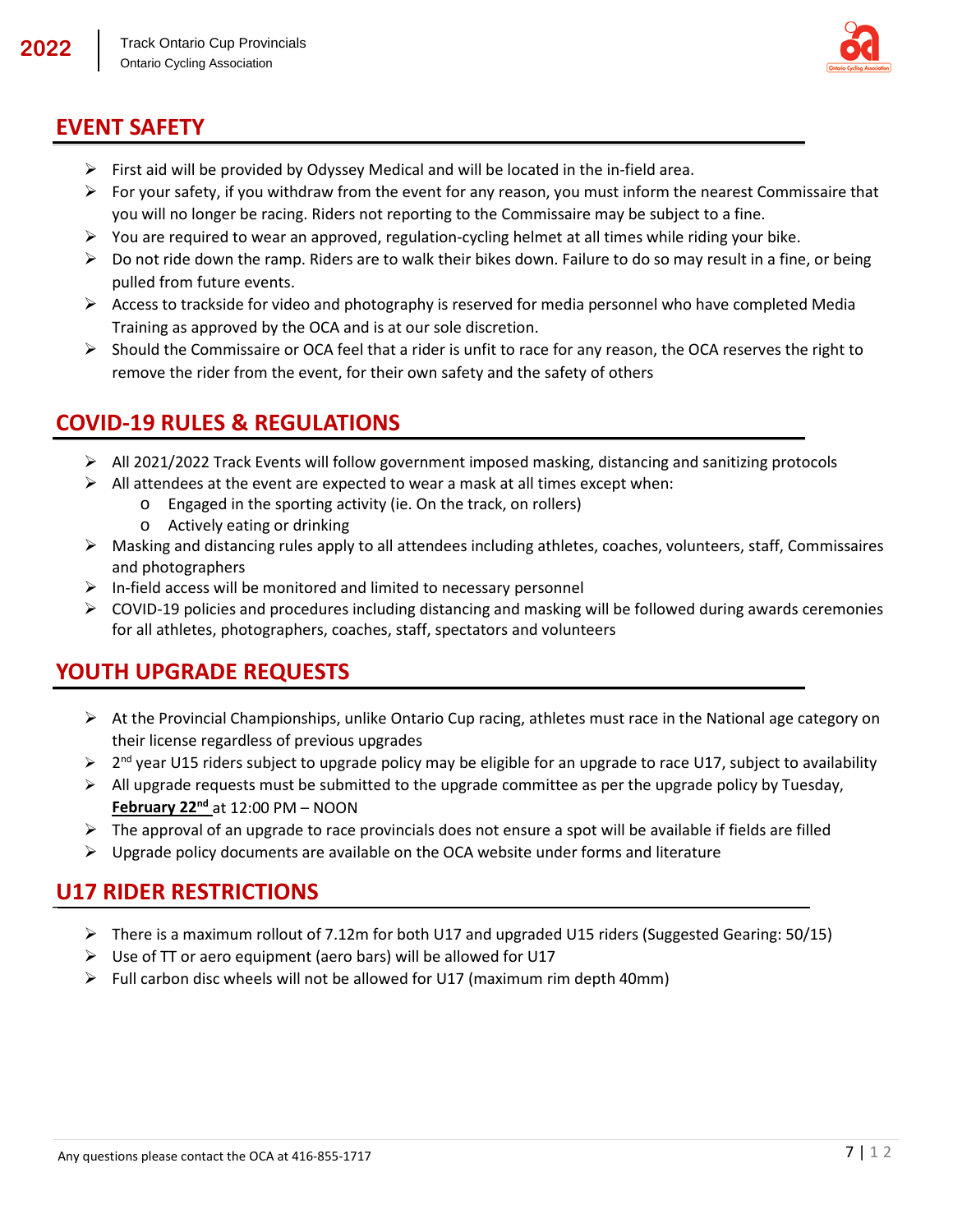

#### **NUMBER PLACEMENT**

- $\triangleright$  All riders must wear two (2) bib numbers except for the following events, where only one (1) bib is required on the centre back: Kilo/500 TT and Individual Pursuit
- $\triangleright$  Bib numbers shall be placed according to the following diagrams



#### **ANTI-DOPING**

- $\triangleright$  All racers are subject to doping control. A CCES inspector may require you to participate in testing protocols at their discretion. The OCA expects all riders to adhere to the Race Clean program.
- $\triangleright$  Athletes participating in the Track Ontario Provincial Championship who require the use of a medication that is included on the prohibited list must apply for a Therapeutic Use Exemption (TUE) prior to participating in the event. This applies to all categories of athletes. To obtain forms and TUE requirements, athletes are encouraged to visit the TUE Wizard[: http://cces.ca/medical-exemptions](http://cces.ca/medical-exemptions)

#### **AWARDS**

- $\triangleright$  Podium presentations will occur for the top three (3) athletes in each category, for each event
- $\triangleright$  If a non-Ontario participant finishes in the top three (3) placings, a separate podium will be held
- $\triangleright$  An Ontario participant is defined as anyone duly licensed by the OCA
- $\triangleright$  Should categories be combined as a result of low participation numbers, medals will be awarded for all Provincial Categories regardless of number of riders present
- $\triangleright$  Medals will be picked up by award winners in a contact-less fashion
- $\triangleright$  Riders must attend the awards ceremonies or risk forfeiting their medals
- $\triangleright$  COVID-19 policies and procedures including distancing and masking will be followed during awards ceremonies for all athletes, photographers, coaches, staff, spectators and volunteers
- $\triangleright$  Podium protocol shall be enforced and fines issued to those who fail to comply. Riders must wear their competition uniform for medal presentations. No hats or sunglasses are permitted on the podium.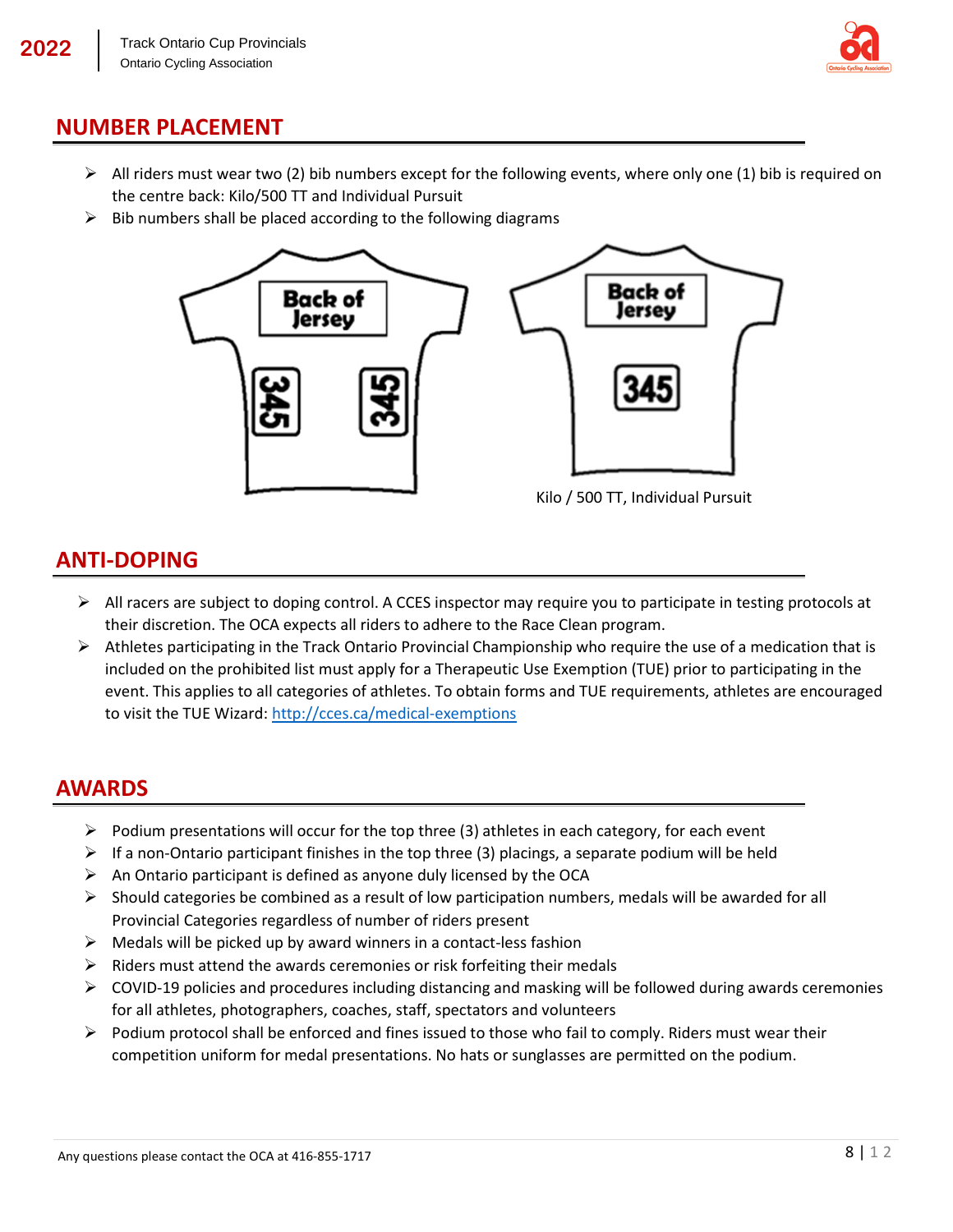

## **GENERAL RULES & REGULATIONS**

- $\triangleright$  The races will be held under the rules of the UCI with CC and OCA modifications
- $\triangleright$  The CC & OCA rules are available at:<http://www.ontariocycling.org/commissaires/commissaires-rules/>
- $\triangleright$  Aside from U17 rollout, there will be no official pre-race bike-check taking place during the Sprint and Bunch race events on Friday and Sunday. Bike check will take place during the timed events on Saturday. Riders are required to ensure that their bikes are compliant and visit bike check before each of their races on Saturday March  $5<sup>th</sup>$ .
- **A team manager's meeting will be held 30 minutes before racing begins on the track each day of competition.**  This meeting will be located within the hallway at the bottom of the stairs below corner 4 and an announcement will be made beforehand.
- $\triangleright$  Races will start promptly riders late or missing their starts may be fined
- $\triangleright$  Pits will be pre-assigned by an OCA staff member on the day of the race, based on club registration numbers. Team flags are permitted. Advertisements in pits are not permitted.
- **COACHING FROM APRON:** New for the 2021/2022 season, races will follow UCI Regulation 3.1.012 "During all track events, except Team Pursuit and Individual Pursuit, all team staff shall remain on the infield (off the safety zone and track). Specific team staff may be permitted to access the safety zone (i.e. the mechanic following a crash) at the Commissaires' discretion."
- **Coaching from the infield** is permitted, however climbing and hanging onto structures not designed for those purposes, such as railings, is not permitted. The Ontario Cycling Association takes the health and safety of all event attendees into consideration.
- $\triangleright$  In case of an accident, spectators are NOT PERMITTED to cross the track
- $\triangleright$  All athletes must report to bike check before the start of the Time Trial and Individual Pursuit event. U17 riders will undergo rollout at the beginning of the Sprint competition on Friday, and before their various events on Saturday and Sunday. Failure to report to bike check before your event may result in a refusal of start or disqualification. It is the rider's responsibility to allow sufficient time for bike check before the start of the race.

#### **EVENT SPECIFIC REGULATIONS**

#### **Sprint**

- $\geq 1/16$ , 1/8 and 1/4 finals will consist of one (1) round. Semi-finals will be best two of three for all categories as well as all finals will be best two of three.
- For categories between 8 and 15 qualifiers, we will proceed with a quarter-final (8-rider tournament). For categories with 4-7 qualifiers, we will proceed with a semi-final (4-rider tournament). For categories with less than 4 qualifiers, we will proceed directly to a final. Tournament progression is at the discretion of the organizer.

#### **Keirin**

- $\triangleright$  There may be combining of categories. There must be at least 4 starters to hold a race. Riders in categories with fewer than 4 starters may be combined with another category.
- $\triangleright$  If there are 7 or fewer riders, the event will be run as a direct final.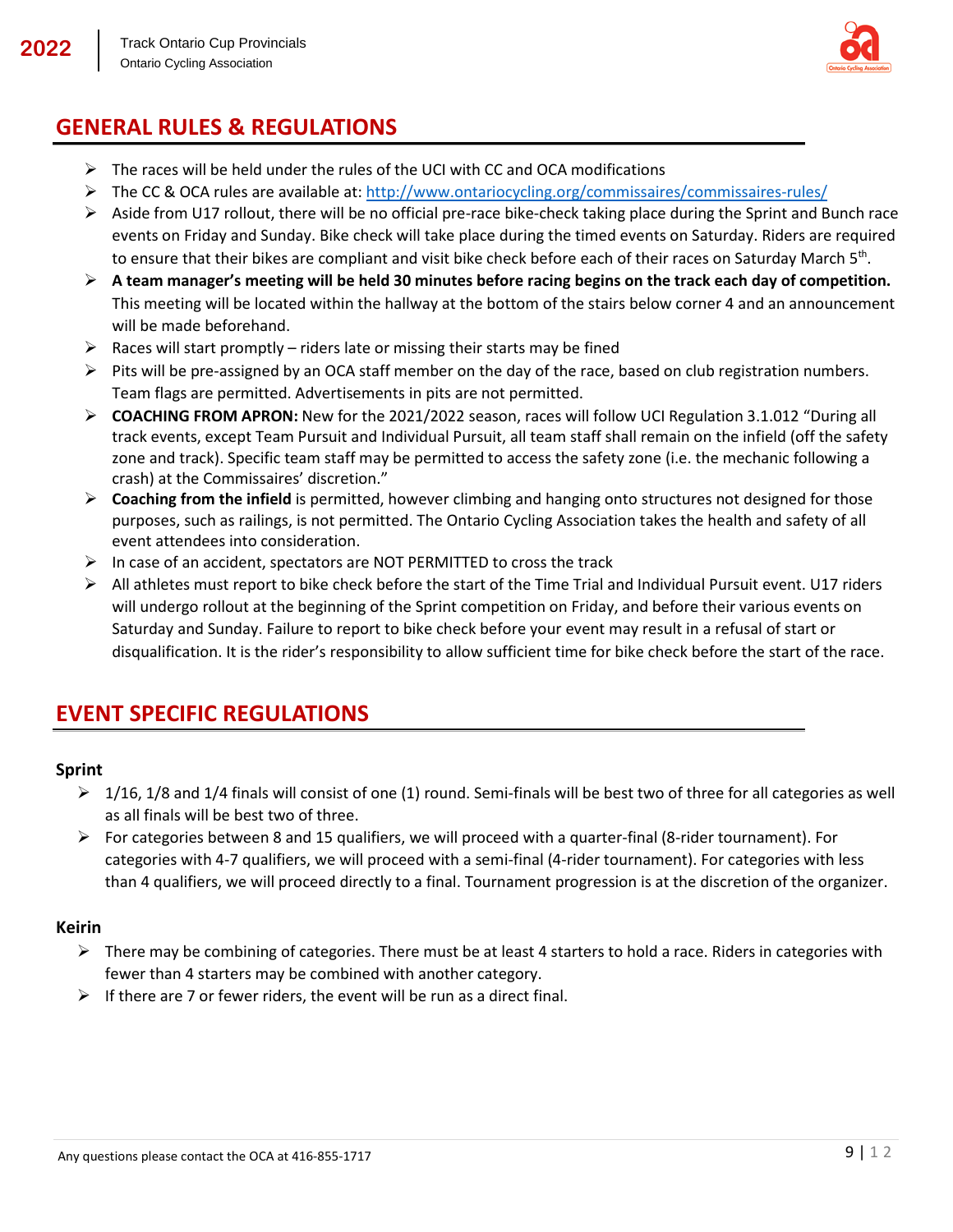

#### **Scratch, Elimination and Points**

- $\triangleright$  The OCA reserves the right to combine categories where there are less than 10 starters
- $\triangleright$  It is important to note that if categories are combined, the races will be run as a single event whereby points are awarded as such. The separate category podiums will be broken out after the fact based on overall results.
- $\triangleright$  There will be a category limit of 24 entries for scratch races so register early to secure your spot

#### **Individual Pursuit / Kilo / 500M**

- $\triangleright$  This will run as a direct final
- $\triangleright$  In the Individual Pursuit, if a rider is caught, they must continue and complete the distance in order to receive a time and be placed in the standings. Caught riders must not draft, nor may they attempt to re-pass.

## **Hospital Information**

 $\triangleright$  The nearest hospital is: **Milton District Hospital 725 Bronte Street South, Milton 905-878-2383**



## **Thank You!**

Thank you to all of our volunteers who dedicate their time to making events like this possible. If you or anyone you know are interested in volunteering at future events, please contact [events.team@ontariocycling.org](mailto:events.team@ontariocycling.org)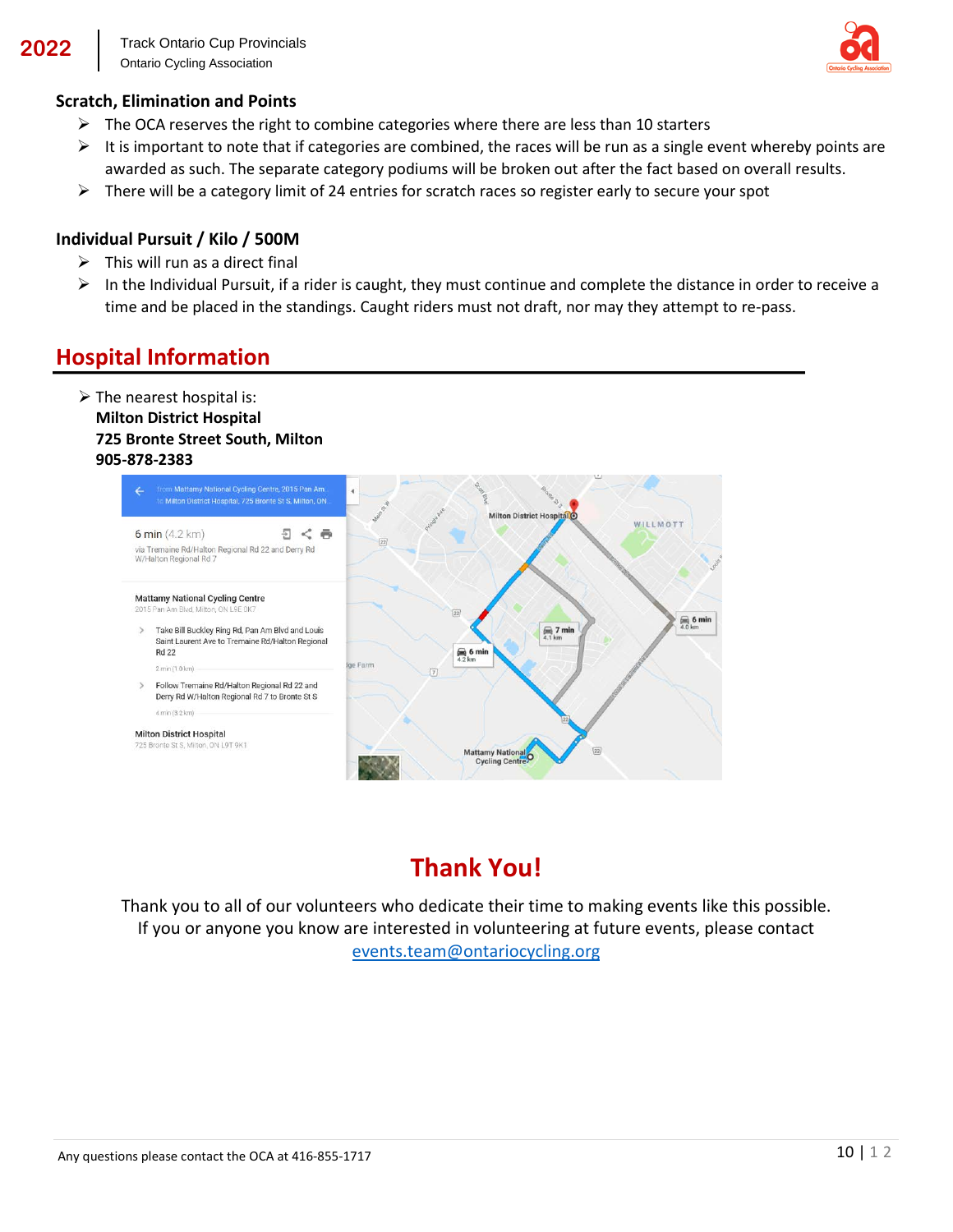



**2511 Wyecroft Road Oakville-Burlington Tel: 905.847-2600**

Special discount for Ontario Cycling Association event participants:

**\$89** plus tax for **single occupancy** or

#### **\$119** plus tax for **double occupancy**

Call 1.877.660.8550 to book and **use discount code "OCA" for your special rate**

The Staybridge Suites Oakville features include

- ⦁ Complimentary hot and cold breakfast buffet
- ⦁ Complimentary Wi-Fi access
- ⦁ Free on-site laundry facilities
- **图 Pet friendly**
- ⦁ On-site restaurant: Burger Theory offering lunch, dinner, room service and outdoor patio
- ⦁ 24hr fitness centre & indoor pool



**Thank you to Clorox for providing us with wipes to help keep us safe**